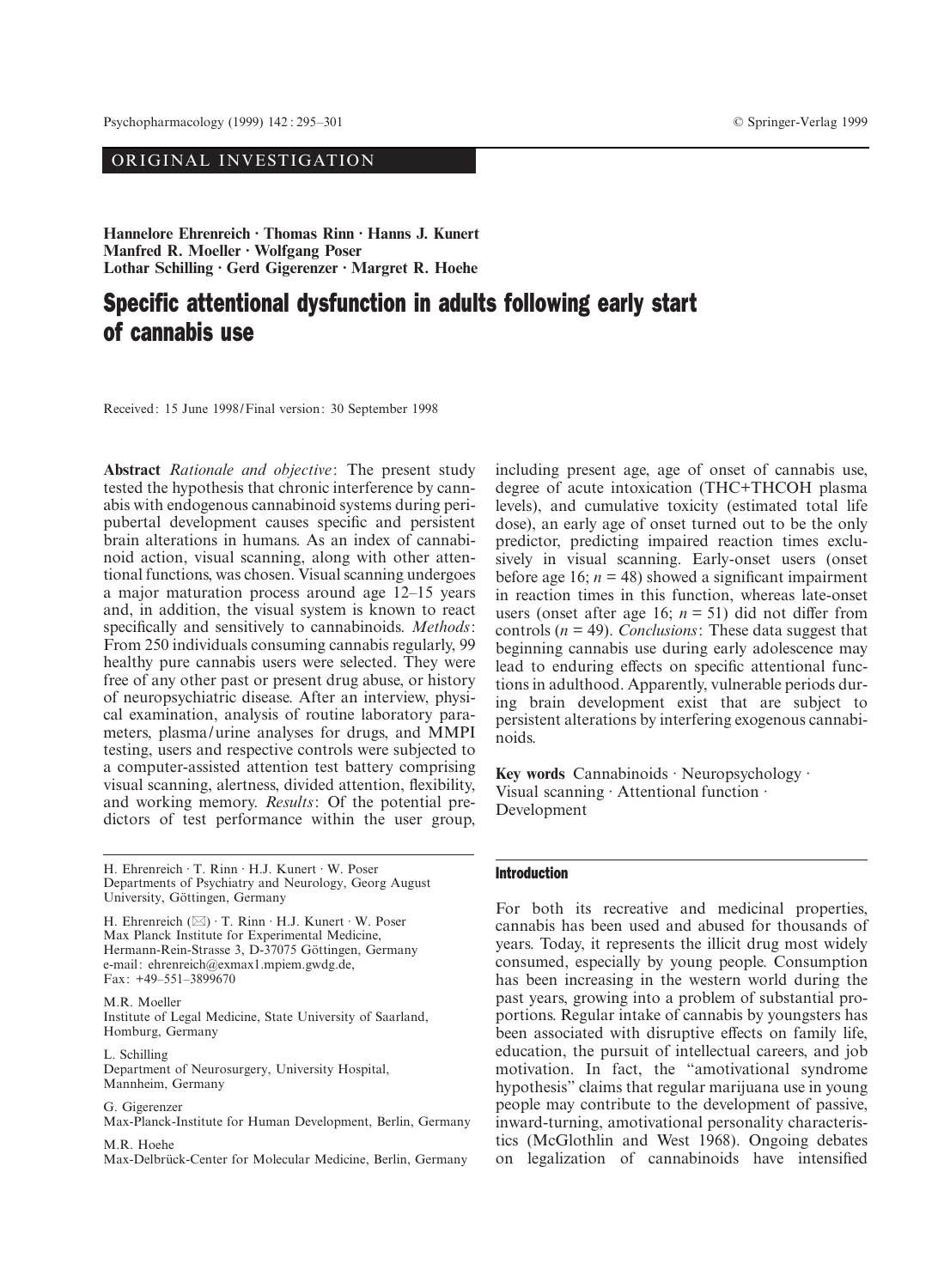discussions on potential persistent effects of cannabinoids on brain functions, which have not been clearly demonstrated in humans thus far (Pope et al. 1995). The characteristic effects of ∆9-tetrahydrocannabinol (∆9-THC), the major psychoactive constituent of cannabis, on cognition and behavior have mainly been viewed as effects of a transient intoxication with rapid onset and a return to "normal" within a few hours to days (Hollister 1986; Pope et al. 1995). Recent studies, however, have questioned such a fast return to normal (Block 1996; Fletcher et al. 1996; Pope and Yurgelun-Todd 1996; Solowij et al. 1995).

Cannabinoids exert their cognitive and behavioral effects through specific interaction with brain cannabinoid receptors. A high density of these binding sites in cortical and subcortical brain structures known to be involved in the complex organization of cognitive and emotional networks (Mesulam 1981, 1990; Mirsky 1987; Posner and Petersen 1990; Halgren and Marinkovic 1995; Zihl and Hebel 1997) has been shown by autoradiography, RNA isolation and in situ hybridization. Not only do cannabinoid receptors belong to the most abundantly expressed neurotransmitter receptors in the brain, but interestingly, their distribution in specific brain areas is also unique and highly conserved in mammalian species (Herkenham et al. 1990; Matsuda et al. 1990; Mailleux et al. 1992; Thomas et al. 1992; Westlake et al. 1994). Receptor densities in these areas vary during developmental stages, specifically during puberty, and reflect differential maturation of cannabinoid-related systems. Most importantly, receptors undergo downregulation in response to chronic THC stimulation (McLaughlin and Abood 1993; Oviedo et al. 1993; Rodrígez de Fonseca et al. 1993, 1994), and chronic exposure of immature rats to cannabinoid administration has been shown to result in irreversible discrete effects on behavior and brain morphology (Stiglick and Kalant 1985; Landfield et al. 1988). This suggests a particular vulnerability to chronic cannabis administration during certain phases of development. To date, no studies have addressed such potential vulnerability to cannabis use in humans.

This study is concerned with the effects of early onset of cannabis use. Early onset is not infrequent. For instance, the US National Household Survey on Drug Abuse estimates the proportion of adolescents aged 12–17 years using marijuana as 7.1% in 1996 (US Department of Health and Human Services 1996). Does early onset of cannabis use impair attentional functions in adult life? In the present study, we look for evidence concerning the hypothesis of a specific and persistent impairment of visual scanning. This hypothesis is based on two kinds of observations: (1) in a previous study assessing the development of attentional functions in 253 healthy children, adolescents and adults, we found visual scanning to have the most pronounced acceleration of the speed of information processing in mid-puberty (age 12–15 years) among

various functions that are known to be affected by cannabis use (Kunert et al. 1996); (2) a specific receptivity of the visual system to cannabinoids is reflected by data on marijuana intoxicated subjects showing an impaired speed of visual information processing (Braff et al. 1981). If one puts these two observations – a pronounced acceleration of visual scanning around age 12–15, and a specific receptivity of the visual system to cannabinoids – together, then the hypothesis emerges that early onset of cannabis use may lead to enduring effects on visual scanning in adult life.

#### Materials and methods

The study protocol has been approved by the Committee for Medical Ethics (Georg-August-University of Göttingen, Germany). Subjects participated after having given their written informed consent. A substantial number of carefully selected healthy young regular cannabis consumers were recruited by advertising in the local newspapers in Göttingen, Germany, a university town with approximately 30000 students. The minimum requirement for "regular use" was a once-per-week consumption of cannabis for at least half a year. Strict criteria were defined to collect a homogeneous sample of 99 pure cannabis users, predominantly accustomed to intake via inhalation. As controls, 49 healthy young individuals, comparable regarding age, sex, and educational status, without any past or present drug (including cannabis) consumption were used. Both groups consisted predominantly of students, thus forming a fairly homogeneous sample concerning sociodemographic status and intelligence. The groups did not differ with respect to the estimated premorbid intelligence level (Wilson et al. 1978). All subjects were within 15% of their ideal body weight. They were free of any past or present neurologic or psychiatric disease, or head injury. Individuals with previous or present abuse of other drugs (with the exception of nicotine or caffeine) were rejected. Alcohol consumption was accepted only in an occasional and modest manner  $( \leq 3$ beers per week). At the time of testing, subjects had to be free of any alcohol. In order objectively to confirm the inclusion criteria and to control the validity of the subjects' verbal reports, each individual underwent a complete physical examination. In addition, samples were taken from each test subject for (a) blood analysis of routine laboratory parameters, (b) extensive urine screening (using immunological routine methods) for drugs of abuse (benzodiazepines, barbiturates, amphetamines, ephedrines, morphine and related opioids, methadone, cocaine, alcohol), (c) determination of blood concentrations of ∆9THC and its major metabolites, THCOH and THCCOOH, by gas chromatography/mass spectrometry (Moeller et al. 1992) and (d) measurement of total THC metabolites in urine by fluorescent polarization immunoassay (FPIA) (Moeller et al. 1992). Moreover, subjects underwent a semistructured psychiatric interview and a psychopathometric test (Minnesota multiphasic personality inventory; short version, MMPI-S) to exclude individuals with depression or other psychopathological conditions potentially affecting test results. Of 250 cannabis consumers screened, 110 were tested and of those, 11 had to be excluded retrospectively (high depression score:  $n = 8$ ; alcohol in the urine sample:  $n = 3$ ). Only 99 users were included in the final evaluation. All tests were carried out in random order, and the time of day of each testing was documented to control for a possible influence on performance. The total life dose of cannabis was extrapolated, based on the past and present consumption habits of individual users. (Subjects had to estimate the average number of days of consumption per week separately for each half year over the total years of use.)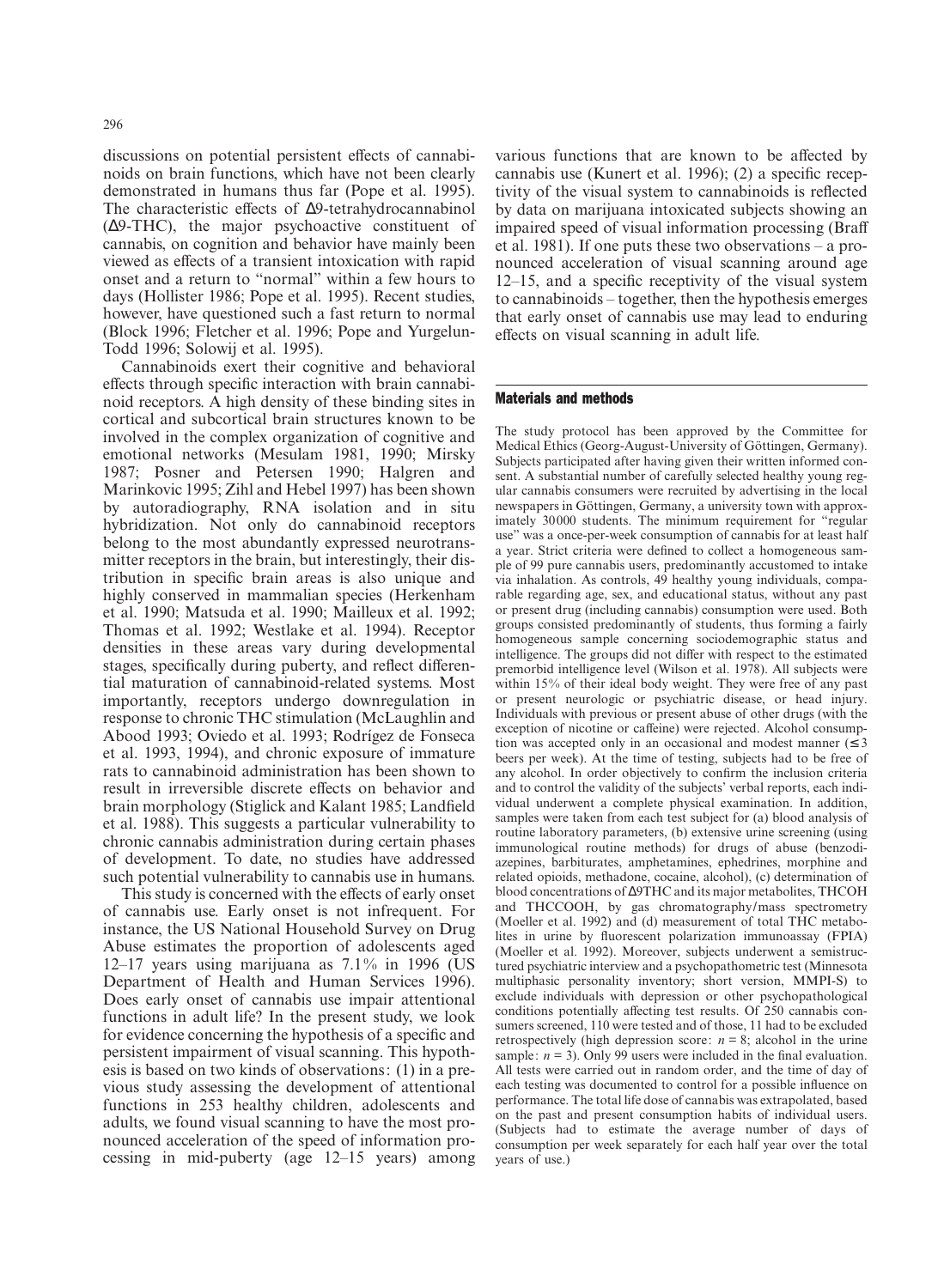#### Attention testing

To evaluate specifically a spectrum of attentional functions, the computer-assisted test battery recently developed by Zimmermann and Fimm (1993) was administered. This test battery integrates experimental and clinical evidence collected, relating defined functional and morphological brain damage to specific attentional dysfunctions (Mesulam 1981, 1990; Mirsky 1987; Posner and Petersen 1990; Halgren and Marinkovic 1995; Zihl and Hebel 1997). The five subtests used and described in the following were selected because they evaluate the functions of brain areas known to express cannabinoid receptors (Herkenham et al. 1990; Matsuda et al. 1990; Mailleux et al. 1992; Thomas et al. 1992; Westlake et al. 1994).

In *visual scanning*, a total of 100 serially appearing square matrices, each consisting of  $5 \times 5$  small squares all open to one particular side, have to be read. The subject is asked to respond to the presence or absence ("critical versus non-critical stimulus") of a Ushaped square in the matrix by pushing one of two buttons accordingly. This test addresses complex overlapping cortical and subcortical networks. It reflects the ability visually to scan and identify critical stimuli, integrating the generation of eye movement (involving subcortical structures like the superior colliculus, thalamus and striatum). Alertness measures the reaction time to a crossshaped stimulus presented on the monitor screen without a preceding acoustic signal ("tonic alertness") and with one, representing functions related to reticulo-thalamo-frontal pathways. The median reaction times in both conditions and their difference divided by the median reaction time of the total test are then calculated ("phasic alertness," representing the ability to enhance the level of attention, in expectation of a high-priority stimulus). The experiment is carried out via ABBA design (A: without acoustic signal; B: with acoustic signal), with 20 stimuli per condition. The intervals between acoustic signal and visual stimulus are set by chance. To test *divided attention* in the typical dual task paradigm, 100 visual and 200 acoustic stimuli are presented simultaneously. In the visual task, a specific square formed by successively appearing crosses has to be recognized, while in the acoustic task, any irregularity of continuously alternating deep and high tones has to be detected. In this test, mainly parietal and frontal structures are assessed. In *flexibility*, two competing stimuli (digits and letters) are presented simultaneously on the left and the right side of the screen in a series of 100 consecutive trials. The subject has to respond in an alternate way to either digit or letter as the critical stimulus by pressing a hand key on the corresponding side. This test reflects the ability to shift the focus of attention flexibly and involves frontal, parietal, and subcortical pathways. To test *working memory*, 100 mixed singledigits are presented consecutively on the screen. Whenever the subject identifies a digit as identical to the penultimate one, a button has to be pressed immediately. This test reflects the capacity to process and store information within a very brief period of time, to generate a short-lasting neuronal representation of a stimulus. This function is mainly attributed to frontal structures.

# Results and discussion

The last cannabis use as reported by the subjects averaged 29.8 h (range 2 h to 1 week) prior to testing. Mean plasma levels of THC, THCOH, and THC-COOH of users were low  $(1.0 \pm 2.1, 0.3 \pm 0.7,$  and  $11.4 \pm 25.0$  ng/ml, respectively). Mean urine levels of total THC metabolites were  $321.8 \pm 1.031$  ng/ml (range 0–8990 ng/ml). There were high pairwise correlations among THC, THCOH, and THCCOOH levels in plasma  $(r = 0.97; 0.91; 0.89;$  respectively), as well

as between plasma levels and total THC metabolites in urine  $(r = 0.90; 0.85; 0.79)$ , on the one hand, and between plasma levels and the subjects' reports on the drug-free interval within 24 h prior to testing  $(r = -0.58)$ , on the other hand (all  $Ps = 0.0001$ ). These consistent results underline the credibility of the information obtained from the semistructured interview which provided the basis for estimation of the individual life dose.

In the absence of an experimental manipulation of the age of onset of cannabis use (for ethical reasons), one needs to carefully specify criteria that can support the hypothesis of an effect of early onset against alternative interpretations. The key alternative explanation is that an observed impairment is due to intoxication rather than to a persistent effect. Due to the complex pharmacokinetics of cannabinoids with accumulation in fat stores and urinary excretion of metabolites after months of abstinence (Pope et al. 1995), the question as to whether neurological impairment is due to a residue of the drug in the brain or to a distinct brain alteration effect is a serious methodological issue. How can we distinguish between these two alternative explanations? The following criteria should be fulfilled if an impairment in visual scanning is due to an early onset in cannabis use and not to acute intoxication.

1. Age of onset should be a significant predictor of the reaction times in visual scanning, but indicators of acute intoxication and cumulative toxicity should not. We measured THC + THCOH plasma levels as indicators of acute intoxication, and estimated total life dose and present age as indicators of a potential cumulative toxic effect. A stepwise regression analysis showed that age of onset was the only significant predictor of the reaction times in visual scanning, both for the critical stimuli ( $F = 11.0$ ,  $P = 0.001$ ,  $R^2 = 0.10$ ) and noncritical stimuli ( $F = 11.4$ ,  $P = 0.001$ ,  $R^2 = 0.10$ ). All the tests reported in this paper were performed with alpha  $= 0.05$  and power  $= 0.90$ . Neither THC + THCOH plasma levels, nor estimated life dose, nor present age could predict the reaction times in visual scanning or in the other four attentional functions. Furthermore, age of onset did not predict the reaction times in any of the other four attentional functions, consistent with the hypothesis of a specific impairment. Figure 1 shows the relationship between age of onset and performance in the various attentional tasks. With early onset of cannabis use (between age 12 and 16), reaction times in visual scanning are impaired for both types of stimuli (Figs. 1A and B); when the onset is after about age 16, no such impairment can be observed.

2. A second criterion is that the average reaction time in visual scanning should be longer in the earlyonset group than in the late-onset group, whereas the average reaction time in the late-onset group should not differ from the control group: early onset >late onset = control. This prediction is implied by the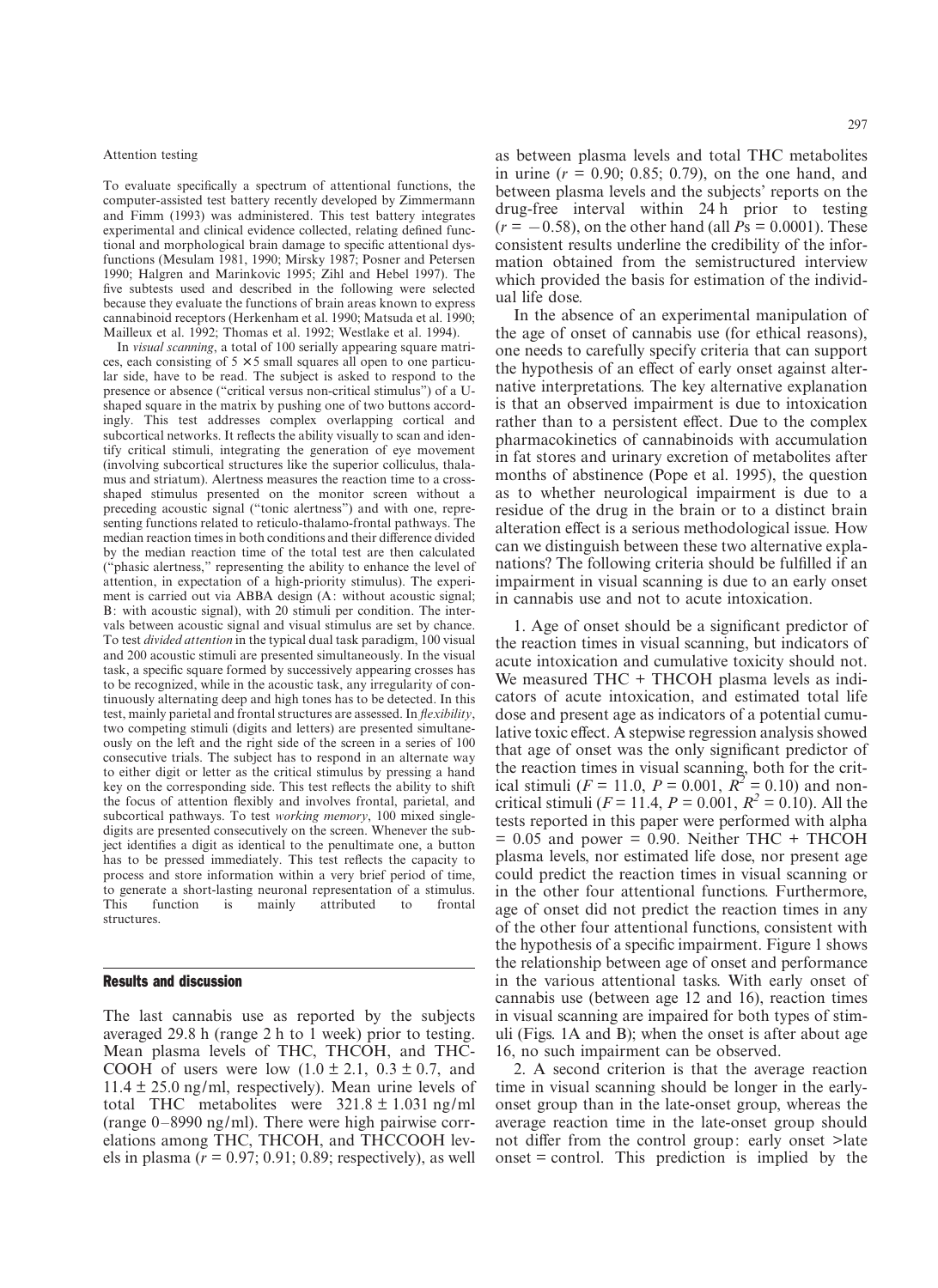

**Fig. 1A–F** Distribution of the medians of reaction times for *visual scanning* (detection of the critical stimulus: **A**; detection of the noncritical stimulus: **B**) and for *alertness without tone* (**C**) (*alertness with tone* shows an almost identical pattern—not shown), *divided attention* (**D)***, working memory* (**E)** and *flexibility* (**F**) in relation to the age of onset of cannabis use in a fairly homogeneous population of 99 cannabis users. Beginning cannabis consumption in early adolescent years is associated with longer reaction times in *visual scanning* in adulthood, that is, the time of testing (cf. Table 1). An

inspection of **A** and **B** suggests that the regression line hides the effect of a vulnerable phase for cannabis use up to age 16. An increase in reaction time can mainly be observed in onset before that age, whereas no impairment is noticeable from age 17 on. The *solid line* represents the regression of the age of onset to the reaction time which is significant in **A** ( $F = 11.01$ ,  $P = 0.001$ ,  $R^2 = 0.10$ ) and **B** ( $F = 11.37$ ,  $P = 0.001$ ,  $R^2 = 0.10$ ), but not in **C**, **D**, **E**, and **F** (all  $R^2 = 0.00$  except for **F** with  $R^2 = 0.02$ ). The power of these tests is. 90 for  $\alpha = 0.05$ 

 $2^{1}$ 

 $24$ 

 $\frac{1}{24}$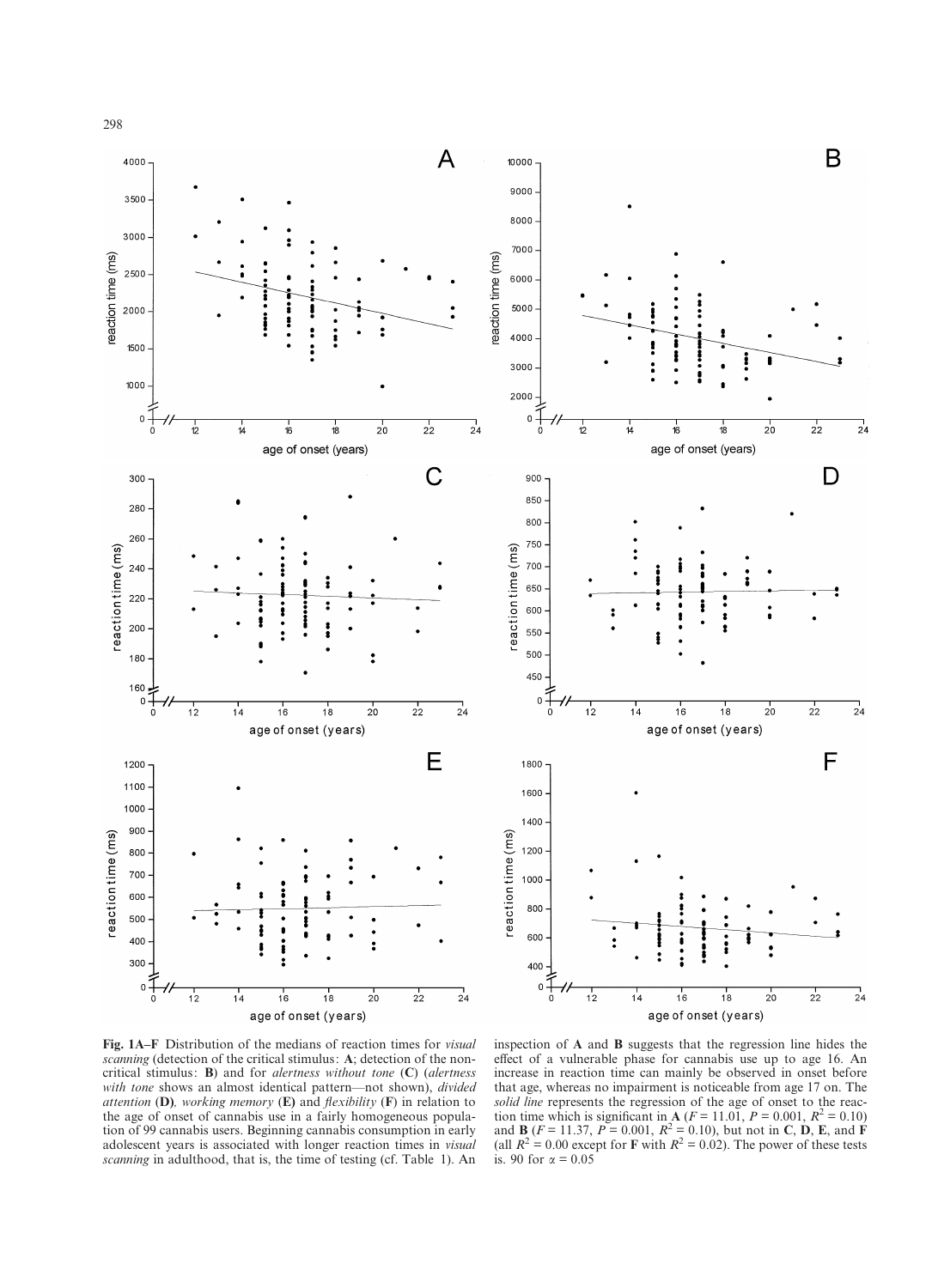hypothesis of a sensitive phase in which cannabis use can persistently impair visual scanning. Late onset does not lead to impairment. This prediction should hold for both types of stimuli ("critical" and "non-critical") in the visual scanning test. If, however, an observed impairment was due to acute intoxication, then the lateonset group should show the same impairment as the early-onset group, and the reaction times in both groups would be longer than in the control group: early onset  $=$  late onset  $\ge$ control. Table 1 shows the reaction times in the five attentional functions for early onset (up to age 16), late onset (17 years and older), and the control group. (The cut-off between early and late onset was chosen according to the results in Fig. 1 and is also the median of the age of onset in our users.) The two measures for visual scanning are the only ones that exhibit the pattern early onset >late onset = control. There was no difference between early and late onset in any of the other attentional functions, consistent with the regression analysis reported above. Flexibility, working memory, and the various measures

of alertness (except phasic alertness) showed no impairment following cannabis use, whether onset was early or late. The only other attentional functions in which cannabis users differed from controls (but not with respect to early or late onset) were phasic alertness and divided attention. Thus the effect of early onset appears to be specific for visual scanning, which is the only attentional function that displayed the pattern early onset >late onset = control. The fact that the reaction times in visual scanning showed this pattern is consistent with the hypothesis that the observed impairment is persistent and not just due to acute intoxication.

3. A non-experimental design can never exclude all alternative explanations, but one can try to exclude several by analyzing further data on the early-onset, lateonset, and control groups. The three groups were indistinguishable with respect to sociodemographic data and estimated premorbid intelligence (Wilson et al. 1978). They did not differ in the personality dimensions in psychometric testing. Also, the earlyonset and late-onset groups did not differ in the amount

**Table 1** Effect of early versus late age of onset of regular cannabis use on five attentional functions

|                                                                                                                                                 | Early age<br>of onset<br>$(≤16 \text{ years})$                         | Late age<br>of onset<br>$(\geq 17$ years)                            | Control group                                           |
|-------------------------------------------------------------------------------------------------------------------------------------------------|------------------------------------------------------------------------|----------------------------------------------------------------------|---------------------------------------------------------|
|                                                                                                                                                 | $(n = 48)$                                                             | $(n = 51)$                                                           | $(n = 49)$                                              |
| Age of onset                                                                                                                                    | $15.0 \pm 1.1$                                                         | $18.4 \pm 1.8$                                                       |                                                         |
| Attentional functions <sup>a</sup><br>Alertness                                                                                                 |                                                                        |                                                                      |                                                         |
| Without acoustic signal<br>With acoustic signal<br>Phasic alertness <sup>b,d,e</sup>                                                            | $223.4 \pm 24.0$<br>$222.7 \pm 25.2$<br>$0.00 \pm 0.07$                | $221.3 \pm 23.7$<br>$217.4 \pm 23.4$<br>$0.02 \pm 0.06$              | $227.2 \pm 27.2$<br>$214.4 \pm 26.0$<br>$0.06 \pm 0.06$ |
| Divided attention <sup>b,d,e</sup>                                                                                                              | $640.0 \pm 69.2$                                                       | $646.1 \pm 60.2$                                                     | $588.3 \pm 64.7$                                        |
| Flexibility                                                                                                                                     | $705.4 \pm 219.1$                                                      | $639.0 \pm 122.7$                                                    | $657.0 \pm 191.7$                                       |
| Working memory                                                                                                                                  | $539.2 \pm 164.5$                                                      | $560.4 \pm 142.7$                                                    | $510.8 \pm 121.6$                                       |
| Visual scanning<br>Critical stimulus <sup>c,d</sup><br>Non-critical stimulusb,c,d                                                               | $2374.2 \pm 516.9$<br>$4384.1 \pm 1178.9$                              | $2040.9 \pm 418.3$<br>$3699.7 \pm 921.2$                             | $2132.1 \pm 496.8$<br>$3626.1 \pm 995.1$                |
| Group characteristics<br>Present age (years) $\rm^c$<br>Male/female ratio<br>Last use before testing (h)<br>Weekly frequency of use in the last | $21.6 \pm 4.0$<br>28/20<br>$26.0 \pm 27.4$                             | $24.8 \pm 4.3$<br>35/16<br>$33.4 \pm 31.2$                           | $23.5 \pm 3.9$<br>29/20                                 |
| 1/2 year (days per week)<br>Years of regular use<br>Estimated life dose (days of use) $\textdegree$<br>THC+THCOH $(ng/ml \text{ plasma})^c$     | $3.9 \pm 2.1$<br>$4.6 \pm 3.8$<br>$1087.5 \pm 1127.0$<br>$1.9 \pm 3.7$ | $3.2 \pm 1.7$<br>$3.9 \pm 3.0$<br>$709.8 \pm 558.0$<br>$0.7 \pm 1.2$ |                                                         |

Analyses of variance were performed between the two experimental groups and the control group, and were followed by  $\alpha$ -error correction (Scheffé test;  $\alpha = 0.05$ ) for multiple testing. The differences in cannabis use habits and pharmacological analyses between the two experimental groups were analysed by *t*-test ( $\alpha$  = 0.05; power 1- $\beta$  = 0.90). Mean  $\pm$  SD presented

 $G$ iven are reaction times  $\pm$  SD (ms); reaction time = mean of medians of reaction times

<sup>b</sup>Significant group differences in the analysis of variance ( $\alpha = 0.05$ ) between the two experimental groups (all users) and the control group

<sup>c</sup>Significant group differences between the two experimental groups "early age of onset" and "late age of onset"

<sup>d</sup>Significant group differences between the experimental group "early age of onset" and control group estimated experimental group "late age of onset" and control group Significant group differences between the experimental group "late age of onset" and control group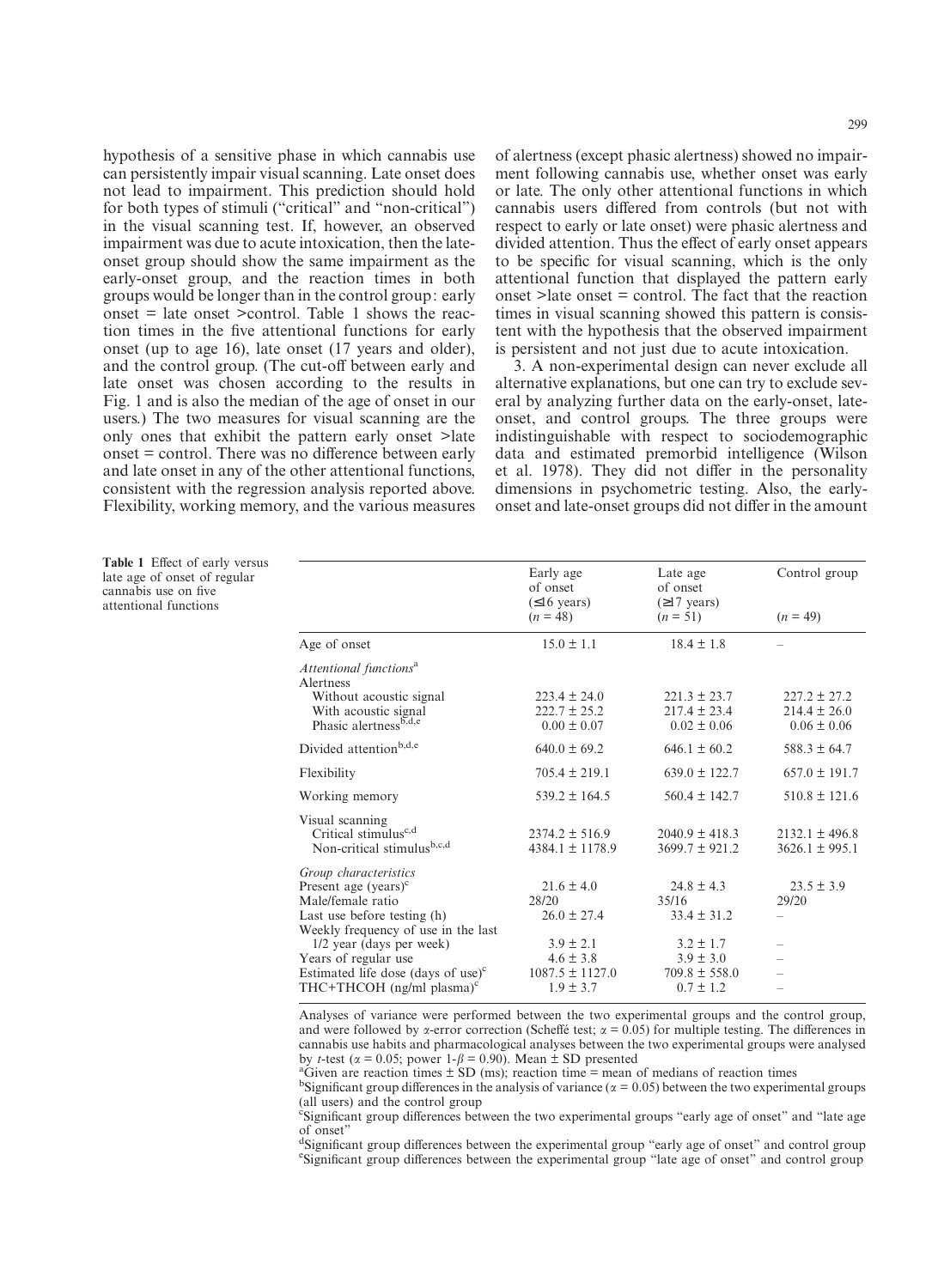of cannabis intake in the last 6 months, a fact which is important for excluding the alternative hypothesis that the effect of cannabis on visual scanning is due to differences in cumulative intoxication. But there are some differences between the early-onset and late-onset group (Table 1) that might be linked to the impairment of visual scanning found. The members of the early-onset group were younger (a prerequisite for the comparability of both user groups with regard to their years of regular use), there were more males, their estimated life dose was higher, and so was their THC + THCOH plasma level (Table 1). Could these differences account for the impairment of visual scanning? In order to test this possibility, a subsequent group analysis was performed, which, however, did not yield significant effects ( $\alpha = 0.05$ , power = 0.90). In addition, sex, age,  $THC + THCOH$ , and estimated life dose were simultaneously used as covariates; nevertheless, the group difference in visual scanning persisted for both the critical and non-critical stimuli (all  $P<sub>S</sub> \leq 0.001$ ). These results are again consistent with the hypothesis that there is a vulnerable phase up to about age 16, during which cannabis use permanently impairs visual scanning.

Several molecular mechanisms may explain a disintegrative input of exogenous cannabinoids during a vulnerable period of developing attention-related neuronal networks. Cannabinoids regulate gap-junction permeability, thereby controlling intercellular communication in astrocytes as well as neuron-glial interaction, for example by preventing the recruitment of subpopulations of astrocytes and the subsequent activation of contacting groups of neurons (Venance et al. 1995). In addition, regulation of a neuronal form of focal adhesion kinase by cannabinoids has been described, indicating that these compounds play a role in synaptic plasticity (Derkinderen et al. 1996).

Taken together, these results provide support for the hypothesis that early use of cannabis – up to about age 16 – is associated with a specific impairment in visual scanning in adult life. The alterations described here are subtle, and individuals seem to be largely functional. The effect of early onset is specific to visual scanning within the five attentional functions measured in this study; but this does not exclude that specific impairments may be found with other cognitive functions as well. The specificity of cannabinoid effects in turn may provide a key to understanding physiological mechanisms involved in the development of attentional functions.

## **References**

- Block, RI (1996) Does heavy marijuana use impair human cognition and brain function? JAMA 21:560–561
- Braff DL, Silverton L, Saccuzzo DP, Janowsky DS (1981) Impaired speed of visual information processing in marijuana intoxication. Am J Psychiatry 138:613–617
- Derkinderen P, Toutant M, Burgaya F, le Bert M, Siciliano JC, de FranciscisV, Gelman M, Girault J-A (1996) Regulation of a neuronal form of focal adhesion kinase by anandamide. Science 273:1719–1721
- Fletcher JM, Page B, Francis DJ, Copeland K, Naus MJ, Davis CM, Morris R, Krauskopf D, Satz P (1996) Cognitive correlates of long-term cannabis use in Costa Rican men. Arch Gen Psychiatry 53:1051–1057
- Halgren E, Marinkovic K (1995) Neurophysiological networks integrating human emotions. In: Gazzaniga MS (ed) The cognitive neurosciences. MIT, Cambridge, Mass., pp 1137–1151
- Herkenham M, Lynn AB, Little MD, Johnson MR, Melvin LS, de Costa BR, Rice KC (1990) Cannabinoid receptor localization in brain. Proc Natl Acad Sci USA 87:1932–1936
- Hollister LE (1986) Health aspects of cannabis. Pharmacol Rev 38:  $1 - 20$
- Kunert HJ, Derichs G, Irle E (1996) Entwicklung von Aufmerksamkeitsfunktionen im Kindesalter: Ergebnisse einer vorläufigen Normierung der computergestützten Testbatterie zur Aufmerksamkeitsprüfung (TAP) an 9- bis 12jährigen Kindern. Zeitschrift Neuropsychologie 7:92–113
- Landfield PW, Cadwallader LB, Visant S (1988) Quantitative changes in hippocampal structure following long-term exposure to ∆<sup>9</sup>-tetrahydrocannabinol: possible mediation by glucocorticoid systems. Brain Res 443:47–62
- Mailleux P, Parmentier M, Vanderhaeghen J-J (1992) Distribution of cannabinoid receptor messenger RNA in the human brain: an in situ hybridization histochemistry with oligonucleotides. Neurosci Lett 143:200–204
- Matsuda LA, Lolait SJ, Brownstein MJ, Young AC, Bonner TI (1990) Structure of a cannabinoid receptor and functional expression of the cloned cDNA. Nature 346:561–564
- McGlothlin WH, West LJ (1968) The marijuana problem: an overview. Am J Psychiatry 125:370–378
- McLaughlin CR, Abood ME (1993) Developmental expression of cannabinoid receptor mRNA. Dev Brain Res 76:75–78
- Mesulam M-M (1981) A cortical network for directed attention and unilateral neglect. Ann Neurol 10:309–325
- Mesulam M-M (1990) Large-scale neurocognitive networks and distributed processing for attention, language, and memory. Ann Neurol 28:597–613
- Mirsky AF (1987) Behavioral and psychophysiological markers of disordered attention. Environ Health Perspect 74: 191–199
- Moeller MR, Doerr G, Warth S (1992) Simultaneous quantitation of delta-9-tetrahydrocannabinol (THC) and 11-nor-9-carboxydelta-9-tetrahydrocannabinol (THC-COOH) in serum by GC/ MS using deuterated internal standards and its application to a smoking study and forensic cases. J Forens Sci 37:969–983
- Oviedo A, Glowa J, Herkenham M (1993) Chronic cannabinoid administration alters cannabinoid receptor binding in rat brain: a quantitative autoradiographic study. Brain Res 616:293–302
- Pope HG, Yurgelun-Todd D (1996) The residual cognitive effects of heavy marijuana use in college students. JAMA 275:521–527
- Pope HG, Gruber AJ, Yurgelun-Todd D (1995) The residual neuropsychological effects of cannabis: the current status of research. Drug Alcohol Depend 38:25–34
- Posner MI, Petersen SE (1990) The attention system of human brain. Annu Rev Neurosci 13:25–42
- Rodríguez de Fonseca F, Ramos JA, Bonnin A, Fernández-Ruiz JJ (1993) Presence of cannabinoid binding sites in the brain from early postnatal ages. NeuroReport 4:135–138